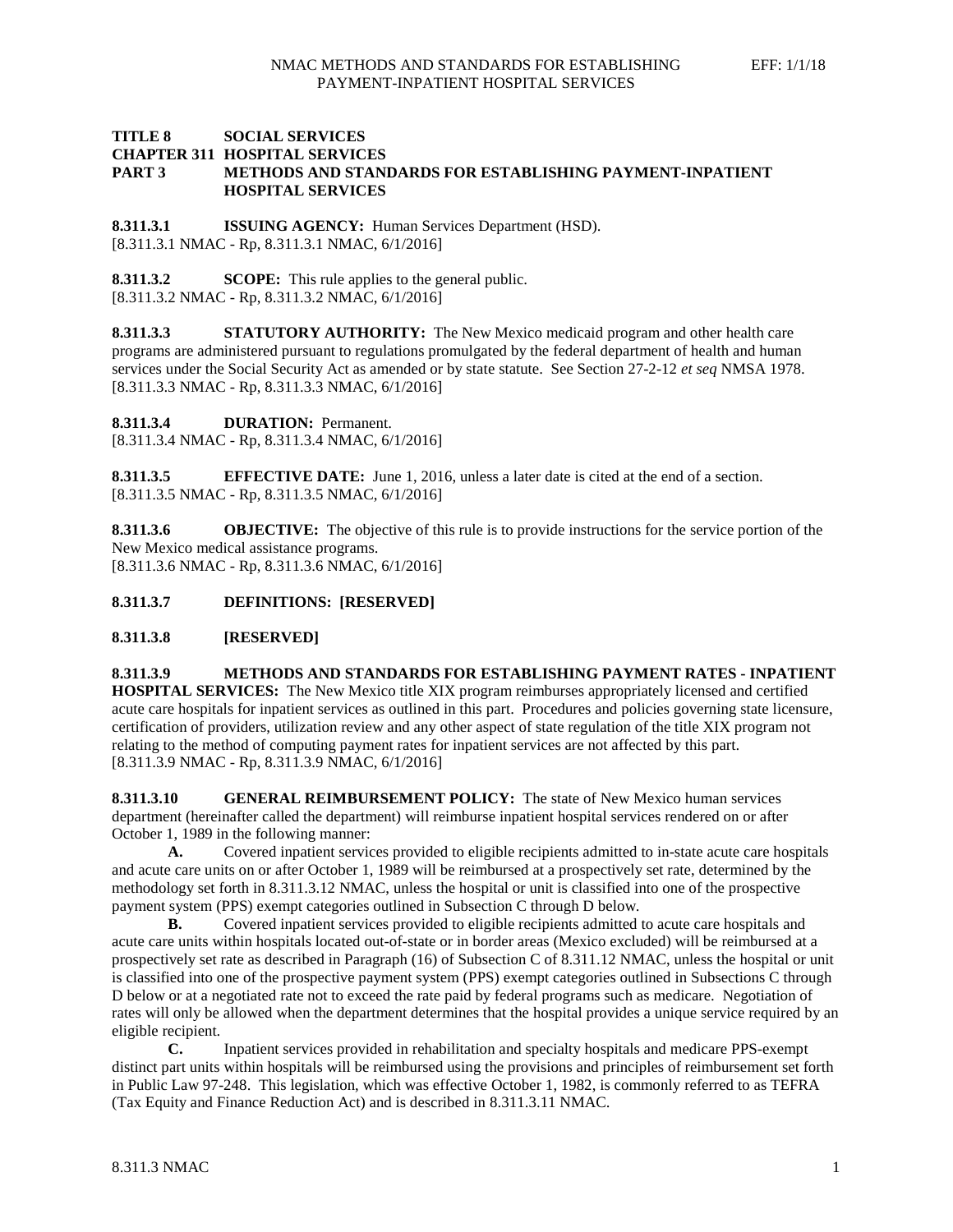**D.** Indian health services hospitals will be reimbursed using a per diem rate established by the federal government.

**E.** New Mexico providers entering the medical assistance division (MAD) program will be reimbursed at the peer group median rate for the applicable peer group, until such time as a distinct rate can be established, unless the hospital meets the criteria for prospective payment exemption as described in Subsections C through D above.

**F.** All hospitals which meet the criteria in Subsection A of 8.311.3.13 NMAC will be eligible for a disproportionate share adjustment.

**G.** Effective for discharges on or after April 1, 1992, and in accordance with Section 4604 of the Omnibus Budget Reconciliation Act (OBRA) of 1990, the department provides for an outlier adjustment in payment amounts for medically necessary inpatient services involving exceptionally high costs or long lengths of stay for children who have not attained the age of six years in disproportionate share hospitals and for infants under one year of age in all hospitals. The outlier adjustment for these cases is described in Subsection F of 8.311.3.12 NMAC.

**H.** MAD covered inpatient services provided in specialty hospitals will be reimbursed at an interim rate established by MAD to equal or closely approximate the final payment rates that apply under the cost settlement TEFRA principals. If a provider is not cost settled, the reimbursement rate will be at the provider's cost to charge ratio reported in the provider's most recently filed cost report prior to February 1, 2012. Otherwise, rates are established after considering available cost to charge ratios, payment levels made by other payers, and MAD payment levels for services of similar cost, complexity and duration.

**I.** The reimbursement rates established by MAD using the reimbursement principles stated in 8.311.3 NMAC may be reduced or limited by budget availability at the department's discretion. [8.311.3.10 NMAC - Rp, 8.311.3.10 NMAC, 6/1/2016]

# **8.311.3.11 PAYMENT METHODOLOGY FOR PPS-EXEMPT HOSPITALS AND EXEMPT UNITS WITHIN HOSPITALS:**

# **A. Application of TEFRA principles of reimbursement:**<br>(1) The principles and methods identified in Public

**(1)** The principles and methods identified in Public Law 97-248 provision (TEFRA), effective October 1, 1982, regarding allowable payment for inpatient hospital services, and any subsequent changes to such provision shall be used to determine:

**(a)** the amount payable by the department through its fiscal agent for services covered under the MAD program and provided to eligible recipients; and

**(b)** the manner of payment and the manner of settlement or overpayments and underpayment for inpatient services provided by hospitals for MAD reimbursement purposes, effective for all accounting periods which begin on or after October 1, 1983.

**(2)** The inflation factor used in the calculations will be identical to that used by medicare to update payments to hospitals which are reimbursed using the TEFRA methodology, except for the period October 9, 1991 through September 30, 1992, for which the inflation factor will be half percent for urban hospitals and one and a half percent for rural hospitals.

**(3)** In accordance with Section 1902 (s)(3) of the Social Security Act effective July 1, 1991, the TEFRA rate of increase limit for inpatient hospital services will not apply to the delivery of such services to any individual who has not attained their first birthday, (or in the case of such an individual who is an inpatient on his first birthday until such individual is discharged).

**B. Appeals:**

**(1)** Hospitals may appeal the target rate and application of same, if circumstances beyond the hospitals' control have caused the reimbursement rates to fall at least five percent below actual allowable costs.

**(2)** Such appeals must be filed in writing within 180 calendar days of the notice of final settlement and must contain sufficient supporting documentation to demonstrate that the circumstances causing the situation were not within the control of the hospital and that the continued imposition of the target rate would cause a significant financial hardship.

**(3)** The department shall review the supporting documentation and, if appropriate, grant an exemption from or modification of the target rate. The department's determination on the merits of the appeal will be made within 180 calendar days of receipt of the appeal request, although the state may make a determination to extend such period to a specified date as necessary.

[8.311.3.11 NMAC - Rp, 8.311.3.11 NMAC, 6/1/2016]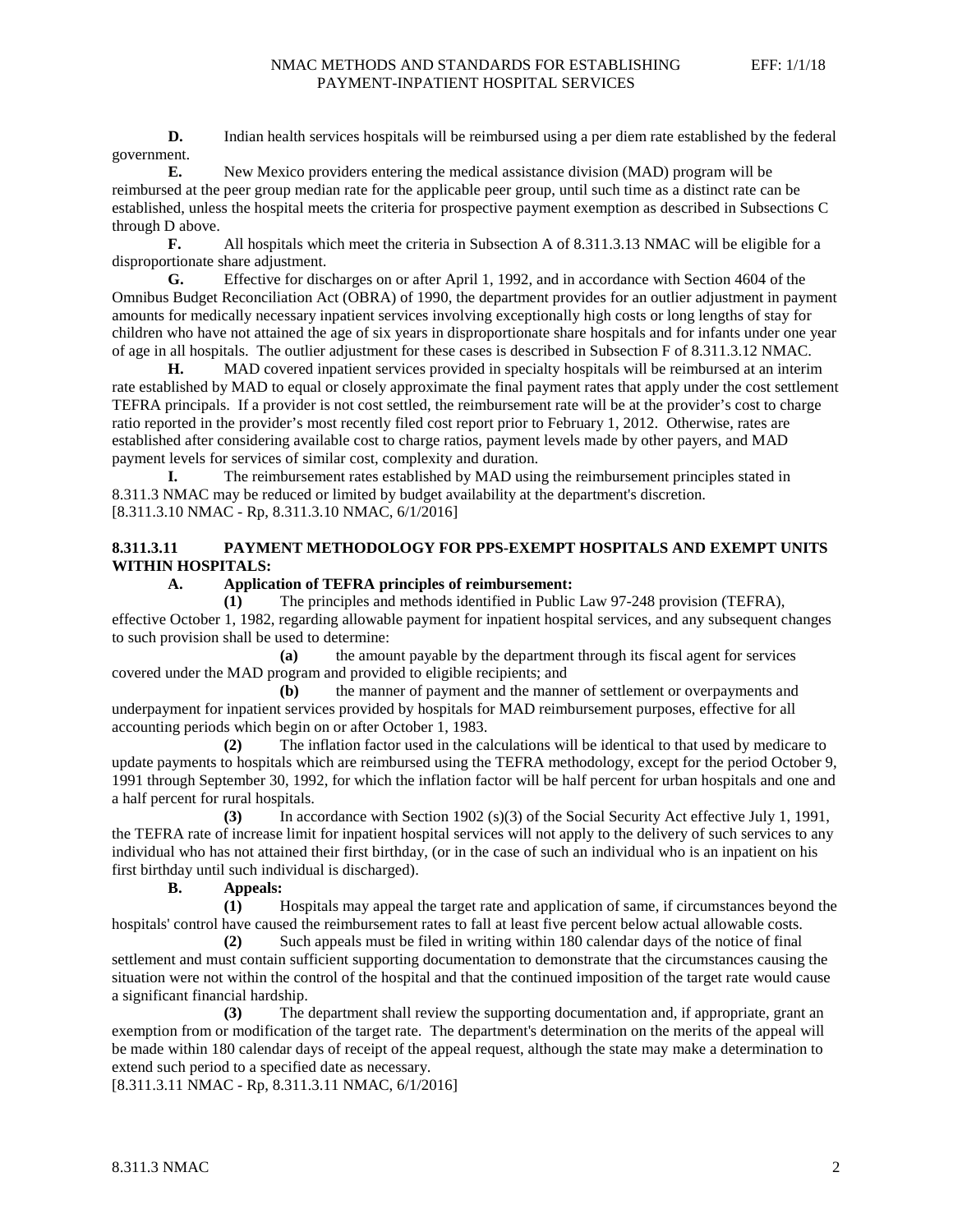### **8.311.3.12 PROSPECTIVE PAYMENT METHODOLOGY FOR HOSPITALS:** Payment for all

covered inpatient services rendered to eligible recipients admitted to acute care hospitals (other than those identified in Subsections C through D of 8.311.3.10 NMAC) on or after October 1, 1989 shall be made based on a prospective payment approach which compensates hospitals an amount per discharge for discharges classified according to the diagnosis related group (DRG) methodology. The prospective rates for each hospital's MAD discharges will be determined by the department in the manner described in the following subsections.

### **A. Services included in or excluded from the prospective payment rate:**

**(1)** Prospective payment rates shall constitute payment in full for each MAD discharge. Hospitals may not separately bill the eligible recipient or the MAD program for medical services rendered during an inpatient stay, except as described below. Hospitals may submit a claim for payment only upon the final discharge of an eligible recipient or upon completion of the transfer of the eligible recipient to another acute care hospital.

**(2)** The prospective payment rate shall include all services provided to hospital inpatients. These services shall include all items and non-physician services furnished directly or indirectly to hospital inpatients, such as:

- 
- **(a)** laboratory services; **(b)** pacemakers and other prosthetic devices, including lenses and artificial limbs,

knees and hips;

**(c)** radiology services, including computed tomography (CT) or magnetic resonance imaging (MRI) scans furnished to an eligible recipient by a physician's office, other hospital or radiology clinic;

**(d)** transportation (including transportation by ambulance) to and from another hospital or freestanding facility to receive specialized diagnostic or therapeutic services.

**(3)** Services which may be billed separately include:

**(a)** ambulance service when the eligible recipient is transferred from one hospital to another and is admitted as an inpatient to the second hospital;

**(b)** physician services furnished to an individual eligible recipient.

## **B. Computation of DRG relative weights:**

**(1)** Relative weights used for determining rates for cases paid by DRG under the state plan shall be derived, to the greatest extent possible, from New Mexico MAD hospital claim data. All such claims are included in the relative weight computation, except as described below.

**(2)** Hospital claim data for discharges occurring from January 1, 1985 through approximately the end of calendar year 1988 are included in the computation and prepared as follows:

**(a)** claims are edited to merge interim bills from the same discharge;

**(b)** all MAD inpatient discharges will be classified using the DRG methodology, a patient classification system that reflects clinically cohesive groupings of inpatient cases which consume similar amounts of hospital resources; claims are assigned to appropriate DRGs using DRG grouper software;

**(c)** claims included in the computation of DRG relative weights were restricted to those claims for cases to be included in the proposed PPS; claims for services provided in PPS-exempt hospitals or units (or for services otherwise exempt from the PPS) were not used to compute DRG relative weights.

**(3)** Charges for varying years are adjusted to represent a common year through application of inflation indices as described in Paragraph (8) of Subsection C of 8.311.3.12 NMAC.

**(4)** Initial relative weights are computed by calculation of the average MAD charge for each DRG category divided by the average charge for all DRGs.

**(5)** Where the New Mexico MAD-specific claims and charge data are insufficient to establish a stable relative weight, a relative weight is imported from other sources such as the CHAMPUS or medicare prospective payment systems. Weights obtained from external sources are normalized so that the overall case mix is 1.0.

**(6)** The relative weights computed as described above shall remain in effect until the next year. At that time, the relative weights will be recalculated using the DRG grouper version similar to the one in use by medicare.

### **C. Computation of hospital prospective payment rates:**

**(1) Rebasing of rates:** Beginning October 1, 1997, the department discontinued the rebasing of rates every three years. Hospital rates in effect October 1, 1996 were updated by the most current market basket index (MBI) as determined by the centers for medicare and medicaid services (CMS) for rates effective October 1, 1997 and succeeding years. Thereafter, pursuant to budget availability and at the department's discretion, the application of the MBI inflation factor will be reviewed based upon economic conditions and trends.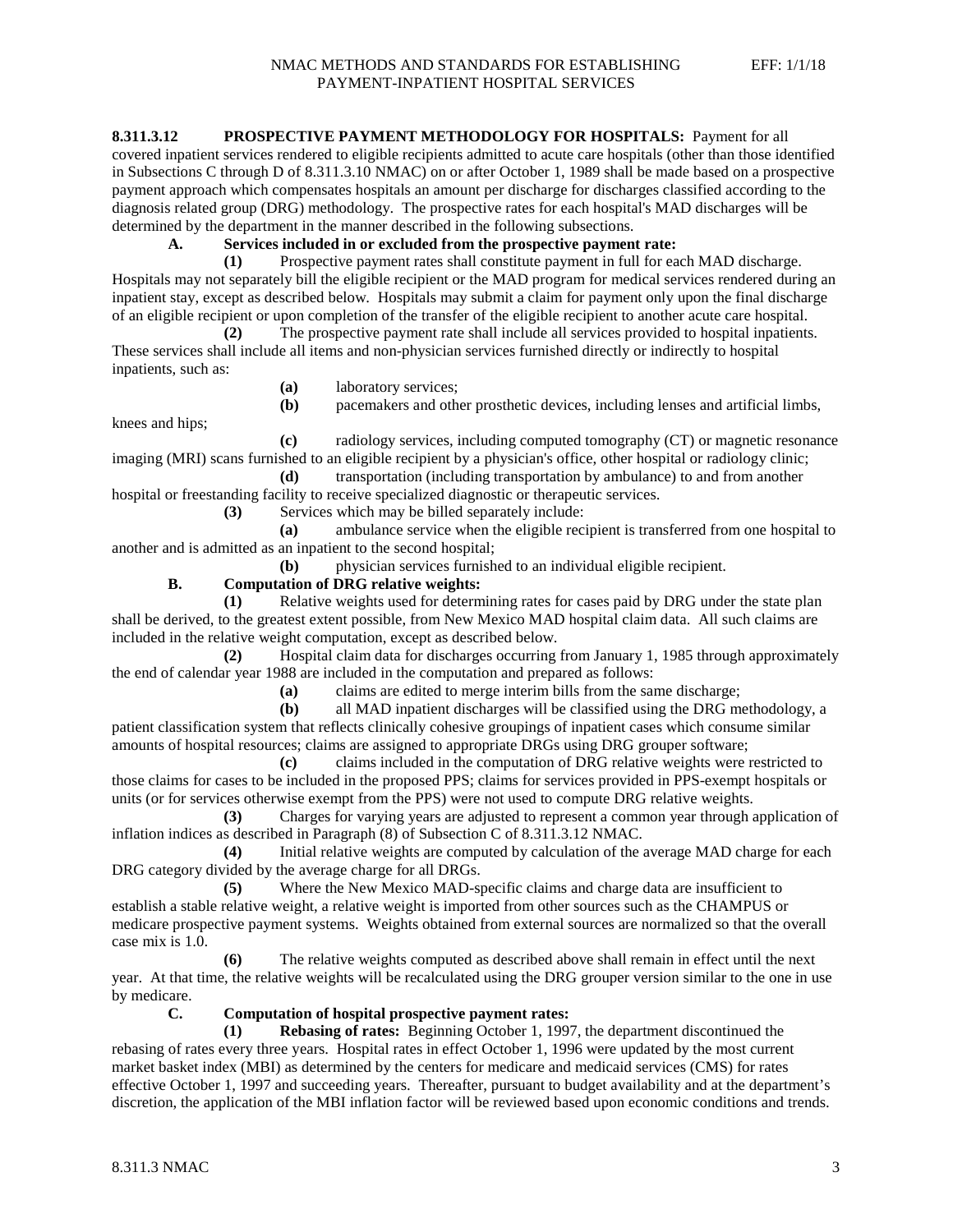A notice will be sent out every October  $1<sup>st</sup>$ , informing the provider whether the MBI will be used for the upcoming year and what the percentage increase will be if the MBI or a percentage up to the MBI is authorized to be applied.

**(2) Base year discharge and cost data:**

**(a)** The state's fiscal agent will provide the department with MAD discharges for the provider's last fiscal year which falls in the calendar year prior to year one.

**(b)** The state's audit agent will provide MAD costs incurred, reported, audited, or desk audited for the same period.

**(c)** To calculate the total reimbursable inpatient operating costs from the cost and discharge data described above, the department will:

**(i)** exclude estimated outlier discharges and costs as described in Paragraph (4) of Subsection C of 8.311.3.12 NMAC;

**(ii)** exclude pass-through costs, as identified in the TEFRA provisions and further defined in Paragraph (3) of Subsection C of 8.311.3.12 NMAC below.

**(3) Definition of excludable costs per discharge; reduction of excludable capital costs:**

**(a)** The approach used by the department to define excludable costs parallels medicare's approach. Excludable costs are defined according to the PPS or TEFRA methodology and include such costs as those associated with capital, organ acquisition, and certified nurse anesthetists.

**(b)** The pass-through capital costs identified using TEFRA provisions will be reduced in a manner similar to that employed by the medicare PPS. For example, excludable capital costs for fiscal year 1989 will be reduced by fifteen percent as required by Section 4006 of the Omnibus Budget Reconciliation Act of 1987. However, any such reduction to pass-through capital costs will only apply to those costs incurred after October 1, 1989.

**(4) Outlier adjustment factors:** Hospital-specific outlier adjustment factors will be used to deduct outlier costs and cases from the total MAD inpatient operating costs and cases used in rate setting. These factors will be determined by using actual claim and cost data for outlier cases for the base year period. Only claims for cases to be paid by DRG will be included in the analysis used to determine this estimate. The definition of an outlier case can be found in Paragraph (1) of Subsection F of 8.311.3.12 NMAC.

**(5) Calculation of base year operating cost per discharge:** The total reimbursable inpatient operating cost (excluding pass-through costs and estimated outlier costs) is divided by the hospital's number of non-outlier MAD discharges to produce the base year operating cost per discharge. The base rate methodology is described below:

| $BYOR =$ |                           | OC/D                                                             |
|----------|---------------------------|------------------------------------------------------------------|
| $BYOR =$ |                           | base year operating cost per discharge                           |
| OC.      | $\mathbf{r} = \mathbf{r}$ | total Title XIX inpatient operating cost for the base year, less |
|          |                           |                                                                  |

excludable costs and estimated outlier costs

 $D = MAD$  discharges for the hospital's base year as provided by the department's fiscal agent, less estimated outlier cases

**(6) Possible use of interim base year operating cost per discharge rate:**

**(a)** If the fiscal agent and audit agent have not provided the department with a hospital's base year discharges and costs as of June 1 prior to year one, the department will develop an interim operating cost per discharge base rate. This rate will be developed according to the normal base rate methodology, but using costs and discharges for the fiscal year prior to the base year.

**(b)** When an interim rate is developed, the operating costs per discharge are first multiplied by an inflation index (as described in Paragraph (8) of Subsection C of 8.311.3.12 NMAC) to bring the costs to the midpoint of the base year. When the provider's actual base year costs and discharges become available, the department will calculate a final base year operating cost per discharge using the normal base rate methodology. The rate that is computed from the final base year operating costs per discharge will apply to all discharges in year one, retroactive to the effective date of the interim rate.

**(7) Prohibition against substitution or rearrangement of base year cost reports:**

**(a)** A hospital's base year cost reports cannot be substituted or rearranged once the department has determined that the actual cost submission is suitable. A submission shall be deemed suitable 180 calendar days from the date of the notice of proposed rate (NPR) issued by the state's intermediary in the absence of an appeal by the hospital to the intermediary and the state.

**(b)** In the event of such an appeal, the state must make a written determination on the merits of the appeal within 180 calendar days of receipt, although the state may make a determination to extend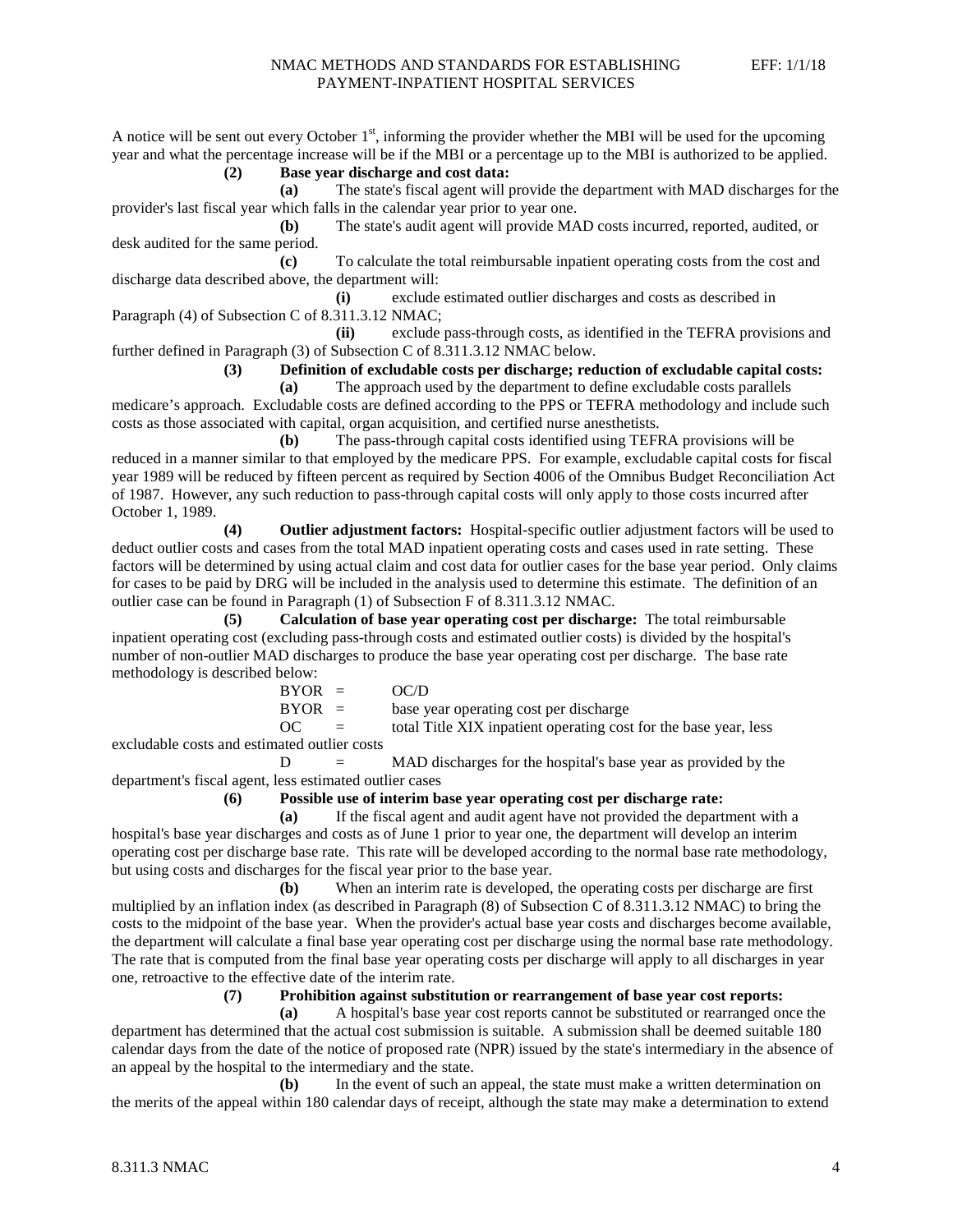such period to a specified date as necessary. Once such an appeal has been determined, the resulting base cost will be effective retroactively to year one and will not be changed until subsequent rebasing of all hospitals has been completed.

### **(8) Application of inflation factors:**

**(a)** The inflation factors used to update operating costs per discharge will be identical to those established by congress and adopted for use by CMS to update medicare inpatient prospective payment rates. The medicare prospective payment update factor (MPPUF) is determined by CMS, usually on an annual basis, and may differ depending upon the hospital type (urban, large urban, or rural) as defined by CMS.

**(b)** Each hospital's base year operating cost per discharge will be indexed up to the common point of December 31 falling prior to year one, using the applicable medicare prospective payment update factors (MPPUF) for that hospital for that period. That is, the inflation factors used will be identical to those established by congress and adopted for use by CMS to update medicare inpatient prospective payment rates, including any established differential for urban and rural hospitals. Then this value will be indexed using the applicable MPPUF corresponding to the period beginning October 1 (prior to year one) and ending with the midpoint of operating year one. For years two and three, the inflation factors will be the applicable MPPUF as specified by CMS.

**(c)** For the period October 9, 1991, through September 30, 1992, an exception to (a) and (b) above was made. The inflation factor used to update rates for that period is half percent for urban hospitals and one and a half percent for rural hospitals.

**(9) Case-mix adjustments for base year operating cost per discharge rate:**

**(a)** The department will adjust the operating cost per discharge rate to account for case-mix changes, based on the classification of inpatient hospital discharges according to the DRG methodology established and used by the medicare program.

**(b)** For each DRG, the department determines a relative value (the DRG relative weight) which reflects the charges for hospital resources used for the DRG relative to the average charges of all hospital cases. The department's methodology for computing DRG relative weights was discussed earlier in Subsection B of 8.311.3.12 NMAC. Case-mix adjustments will be computed using the methodology described below.

**(c) Case-mix computation:** Each base year, a hospital's case-mix index will be computed by the department and its fiscal agent as follows:

**(i)** all MAD discharges are assigned to appropriate DRGs;

**(ii)** the case-mix index is computed for each hospital by summing the products of the case frequency and its DRG weight and dividing this sum by the total number of title XIX cases at the hospital.

**(d)** The case-mix adjustment is applied to the base year operating cost per discharge as described in Subparagraph (e) of Paragraph (10) of Subsection C of 8.311.3.12 NMAC below.

### **(10) Limitations on operating cost prospective per discharge rates:**

**(a)** Limitations on operating cost prospective base rates will be imposed using a peer group methodology. Effective October 1, 1989, hospitals will be placed in one of six possible peer groups (teaching, referral, regional, low-volume regional, community and low-volume community) based on the following criteria: bed size, case-mix, services available, population served, location, trauma designation, teaching status, and low-volume (i.e. less than 150 MAD discharges per year.)

**(b)** At the time of the next rebasing year following October 1, 1989, the criteria regarding low-volume utilization was dropped along with the low-volume peer groups, thus leaving four possible peer groups for assignment (teaching, referral, regional and community).

**(c)** The department will determine the peer group assignment of each hospital, and appeal of such assignment will be allowed only as described in Paragraph (1) of Subsection D of 8.311.3.12 NMAC.

**(d)** A ceiling on allowable operating costs will be set at one hundred ten percent of the median of costs for all hospitals in the peer group, after application of each hospital's case mix and indexing of the cost from the hospital's fiscal year end to a common point of December 31. These adjustments are made to equalize the status of each hospital for ceiling establishment purposes. The median shall be the midpoint of rates (or the average of the rates of the two hospitals closest to the midpoint).

follows:

**(e)** The case-mix equalization for each hospital in a peer group will be calculated as

 $PGR = BYOR/CMI$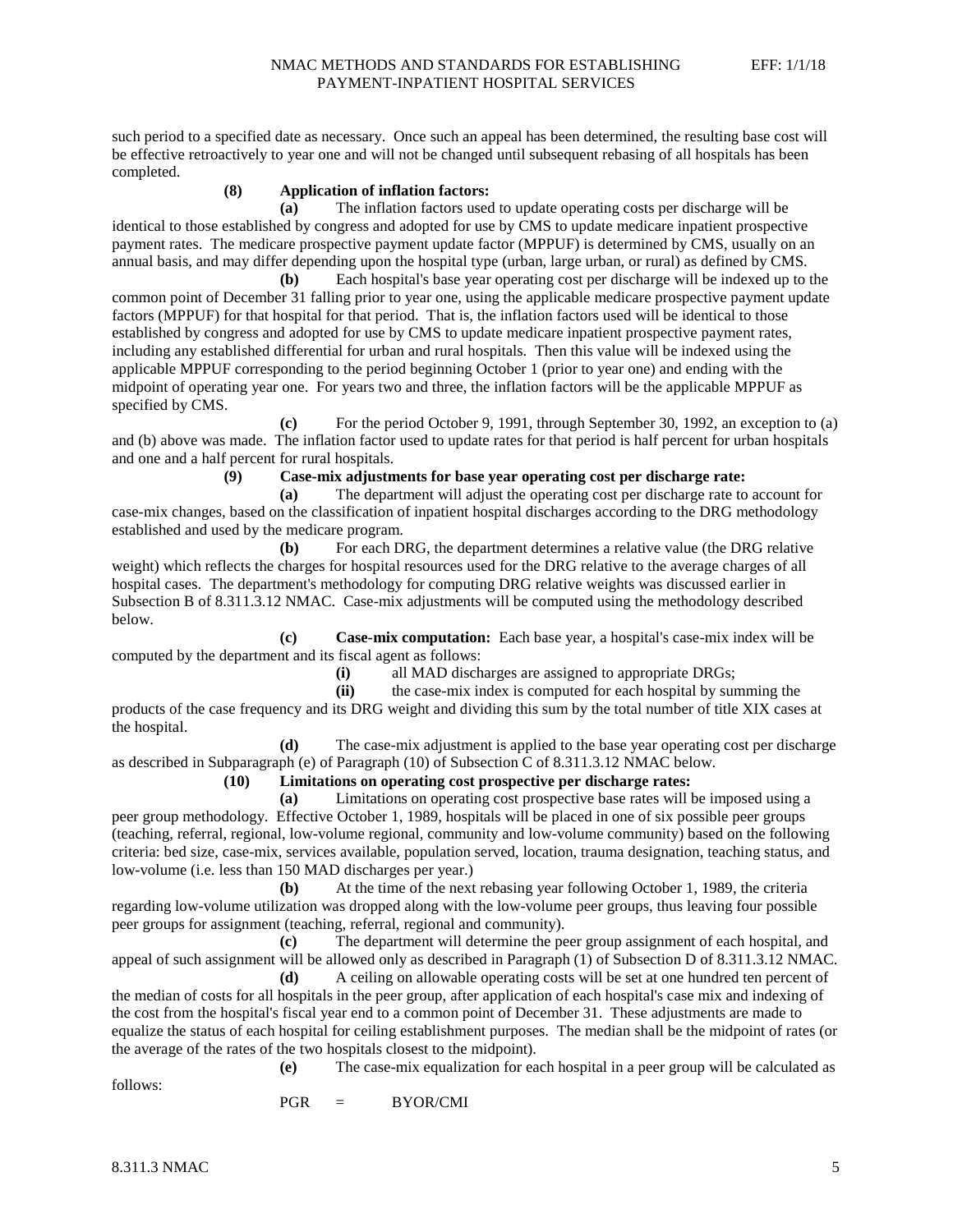PGR = hospital rate equalized for peer group comparison<br>BYOR = base year operating cost per discharge base year operating cost per discharge  $CMI = \cose-mix \text{ index in the base year}$ **(f)** The allowable operating cost per discharge rate (hospital-specific rate) will be the lower of: **(i)** the ceiling for the hospital's peer group; or **(ii)** the hospital rate resulting from the computation found in Subparagraph (e) of Paragraph (10) of Subsection C of 8.311.3.12 NMAC above. **(11) Computation of prospective operating cost per discharge rate:** The following formulas are used to determine the prospective operating cost per discharge rate for years one, two and three: *Year one* PDO1 = HSR x  $(1 + \text{MPPUF})$ <br>PDO1 = ner discharge operation per discharge operating cost rate for year one  $HSR =$  the hospital-specific rate, which is the lower of the peer group ceiling or the hospital's rate, equalized for peer group comparison<br>MPPUF = the applicable the applicable medicare prospective payment update factor as described in Paragraph (8) of Subsection C of 8.311.3.12 NMAC *Year two* PDO1  $x$  (1 + MPPUF) PDO2 = per discharge operating cost rate for year two PDO1 = per discharge operating cost rate for year one<br>MPPUF = the applicable medicare prospective payment the applicable medicare prospective payment update factor as described in Paragraph (8) of Subsection C of 8.311.3.12 NMAC *Year three*<br>PDO3 = PDO2  $x$  (1 + MPPUF) PDO3 = per discharge operating cost rate for year three PDO2 = per discharge operating cost rate for year two MPPUF = the applicable medicare prospective payment update factor as described in Paragraph (8) of Subsection C of 8.311.3.12 NMAC. **(12) Computation of excludable cost per discharge rate:** Total MAD excludable cost, as identified in TEFRA, with excludable capital costs reduced as indicated in Paragraph (3) of Subsection C of 8.311.3.12 NMAC, will be paid in the following manner: **(a)** An excludable cost per discharge rate is computed using the following methodology:  $ER = ECP/DCY$ ER = excludable cost per discharge rate  $ECP =$  excludable costs on the hospital's most recently settled cost report prior to the rate year, as determined by the audit agent.  $DCY = MAD$  discharges for the calendar year prior to the rate year, as determined by the department's fiscal agent. **(b)** The retrospective settlement will be determined based on a percentage of the actual allowable amount of MAD excludable costs incurred by a hospital during the hospital's fiscal year as determined by the department. **(13) Computation of prospective per discharge rate:** The excludable cost per discharge, as described in Paragraph (12) of Subsection C of 8.311.3.12 NMAC above, will be added to the appropriate operating per discharge rates to determine the prospective rates. **(14) Effective dates of prospective rates:** Rates were implemented October 1, 1989 and continue to be effective as of October 1 of each year for each hospital. **(15) Effect on prospective payment rates of a change of hospital ownership:** When a hospital is sold or leased, no change is made to the hospital's per discharge rate as a result of the sale or lease transaction. **(16) Rate setting for border-area hospitals:** Border-area hospitals will be reimbursed at median rate (including excludable cost pass-throughs) for the regional peer group.

**D. Changes to prospective rates:**

**(1) Appeals:** Hospitals may appeal for a change in the operating component of the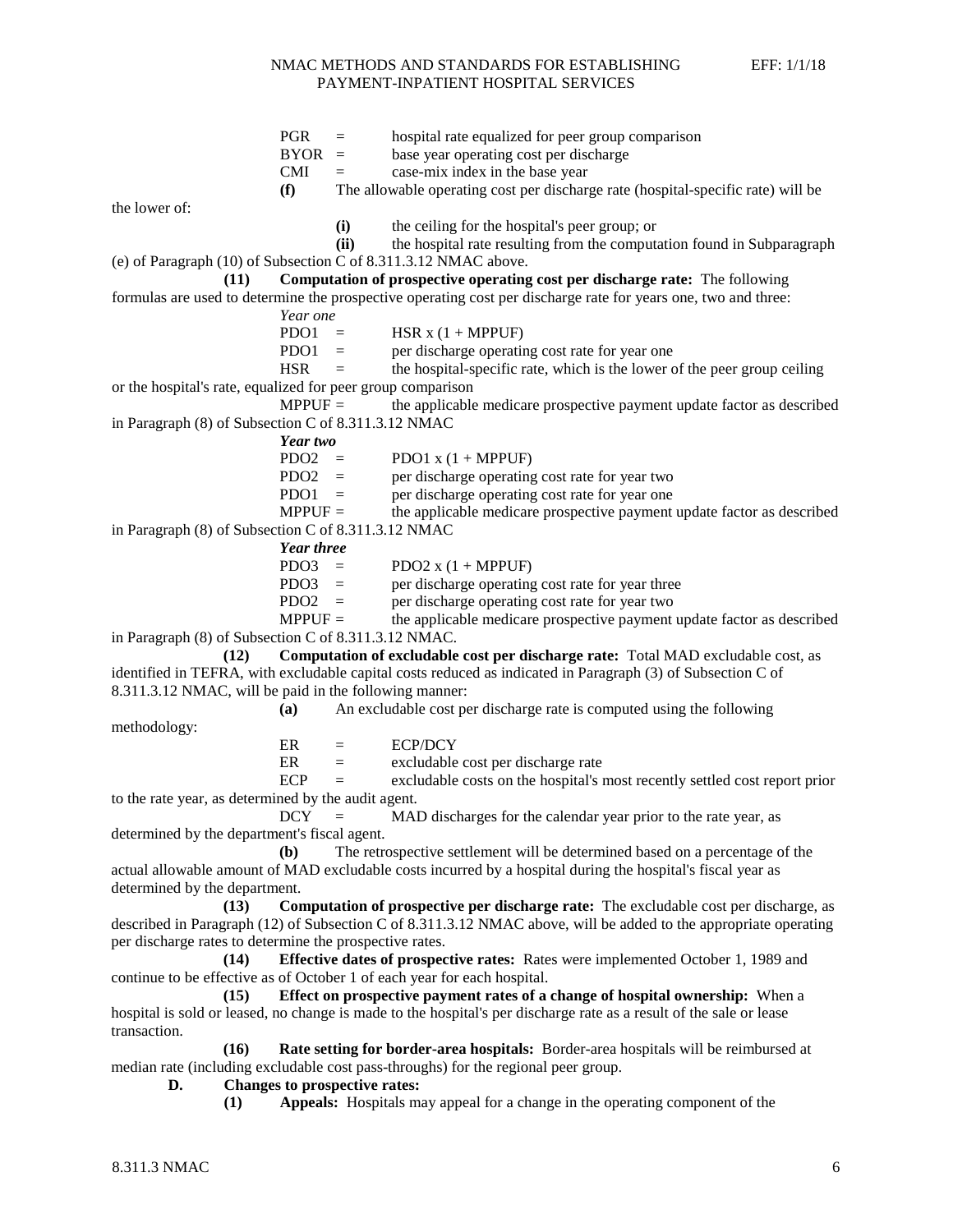prospective payment rate, including a change in peer group assignment, as applicable. For an appeal to be considered, the hospital must demonstrate in the appeal that:

**(a)** the following five requirements are satisfied:

**(i)** the hospital inpatient service mix for MAD admissions has changed due to a major change in scope of facilities and services provided by the hospital;

**(ii)** the change in scope of facilities and services has satisfied all regulatory and statutory requirements which may be applicable, such as facility licensure and certification requirements and any other facility or services requirements which might apply;

**(iii)** the expanded services were a) not available to eligible recipients in the area; or b) are now provided to eligible recipients by the hospital at a lower reimbursement rate than would be obtained in other hospitals providing the service;

**(iv)** the magnitude of the proposed (as appealed) prospective per discharge rate for the subsequent year will exceed one hundred five percent of the rate that would have otherwise been paid to the hospital;

**(v)** in addition to requirements Items (i) through (iv) above, appeals for rate adjustment will not be considered if cost changes are due to changes in hospital occupancy rate, collective bargaining actions, changes in hospital ownership or affiliation, or changes in levels of rates of increases of incurred cost items which were included in the base rate;

**(b)** the appeal must provide a specific recommendation(s) regarding the magnitude of alterations in the appellant's prospective rate per discharge and peer group reassignment, as applicable; in making its decision on any appeal, the department shall be limited to the following options:

**(i)** reject the appeal on the basis of a failure of the appellant to demonstrate necessary conditions and documentation for an appeal as specified in Subparagraph (a) of Paragraph (1) of Subsection D of 8.311.3.12 NMAC above; or

**(ii)** accept all of the specific recommendations, as stated in the appeal, in

their entirety; or

**(iii)** adopt modified versions of the recommendations as stated in the

appeal; or

**(iv)** reject all of the recommendations in the appeal;

**(c)** hospitals are limited to one appeal per year, which must be filed in writing with the MAD director by a duly authorized officer of the hospital no later than July 1 of each year; within 15 calendar days of the filing date, the department shall offer the appellant the opportunity for hearing of the appeal; if such a hearing is requested, it shall occur within 30 calendar days of the filing date; the department shall notify the appellant of the decision of the appeal in writing no later than September 15 of the year in which the appeal is filed.

### **E. Retroactive settlement:**

**(1)** Retroactive settlement may occur in those cases in which no audited cost reports were available at the time of rate setting and an interim rate was used. Retroactive settlement will only occur in those cases where adjustments to interim rates are required. For year one, the department's audit agent will determine the difference between payments to the hospital under the interim operating cost per discharge rate and what these payments would have been under the final rate. The audit agent will report the amount of overpayment or underpayment for each facility within 90 calendar days of the effective date of the final rate. Retroactive settlements will be based on actual claims paid while the interim rate was in effect.

**(2) Underpayments:** In the event that the interim rate for year one is less than the final rate, the department will include the amount of underpayment in a subsequent payment to the facility within 30 calendar days of notification of underpayment.

**(3) Overpayments:** In the event that the interim rate exceeds the final rate, the following procedure will be implemented: the facility will have 30 calendar days from the date of notification of overpayment to submit the amount owed to the department in full. If the amount is not submitted on a timely basis, the department will begin withholding from future payments until the overpayment is satisfied in full.

**(4)** Retroactive settlements for excludable costs will be handled in the same manner as described above.

### **F. Special prospective payment provisions:**

**(1) Outlier cases:**

**(a)** Effective for discharges occurring on or after April 1, 1992, outlier cases are defined as those cases with medically necessary services exceeding \$100,000 in billed charges, or those with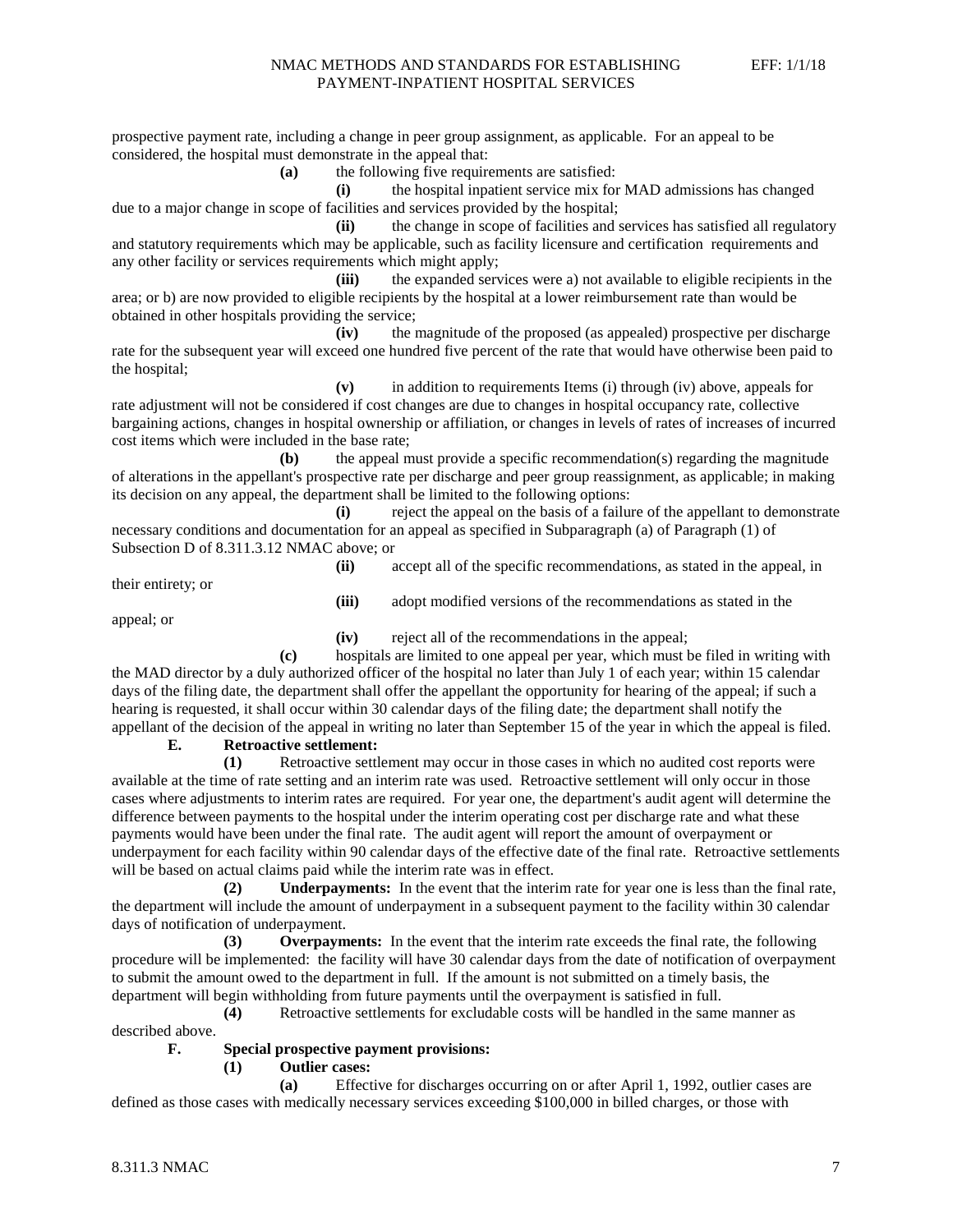medically necessary lengths of stay of 75 calendar days or more, when such services are provided to eligible children up to age six in disproportionate share hospitals, and to eligible infants under age one in all hospitals. These cases will be removed from the DRG payment system and paid at an amount equal to eighty-five percent of the hospital's standardized cost. Standardized costs are determined by multiplying the hospital's allowable billed charges by the hospital's cost-to-charge ratio as calculated from the hospital's most recent cost report.

**(b)** Utilization review will be performed on all outlier cases to determine the medical necessity of services rendered. Should this review determine non-medical necessity for all or part of the services, these services will be deducted from the billed amount prior to payment.

### **(2) Payment for transfer cases:**

**(a)** All cases transferred from one acute care hospital to another will be monitored under a utilization review policy to ensure that the department does not pay for inappropriate transfers.

**(b)** The following methodology will be used to reimburse the transferring and discharging hospitals for appropriate transfers if both hospitals and any hospital units involved are included in the PPS.

**(i)** A hospital inpatient shall be considered "transferred" when an eligible recipient has been moved from one DRG acute inpatient facility to another DRG acute inpatient facility. Movement of an eligible recipient from one unit to another unit within the same hospital shall not constitute a transfer, unless the eligible recipient is being moved to a PPS exempt unit within the hospital.

**(ii)** The transferring hospital will be paid the lesser of standardized costs or the appropriate DRG payment amount. Should the stay in the transferring hospital qualify for an outlier payment, then the case will be paid as an outlier as described in Subsection F of 8.311.3.12 NMAC. Standardized costs are determined by multiplying the hospital's allowable billed charges by the hospital's cost-to-charge ratio.

**(iii)** The receiving hospital which ultimately discharges the eligible recipient will receive the full DRG payment amount, or, if applicable, any outlier payments associated with the case. All other hospitals which admitted and subsequently transferred the eligible recipient to another acute care hospital during a single spell of illness shall be considered transferring hospitals.

**(c)** If the transferring or discharge hospital or unit is exempt from the PPS, that hospital or unit will be reimbursed according to the method of payment applicable to the particular facility or unit. **(3) Payment for readmissions:**

**(a)** Readmissions that occur within 24 hours of the previous discharge of an eligible recipient with the same or related diagnosis related group (DRG) will be considered part of the prior admission and not paid separately when the admissions are to the same hospital. When the second admission is to a different hospital, the claims may be reviewed to determine if the initial claim should be considered as a transfer.

**(b)** Readmissions occurring within 15 calendar days of prior acute care admission for a related condition may be reviewed to determine medical necessity and appropriateness of care. If it is determined that either or both admissions were unnecessary or inappropriate, payment for either or both admissions may be denied. Such review may be focused to exempt certain cases at the sole discretion of the department.

**(4) Payment for inappropriate brief admissions:** Hospital stays of up to two calendar days in length may be reviewed for medical necessity and appropriateness of care. (Discharges involving eligible recipient healthy mothers and healthy newborns are excluded from this review provision.) If it is determined that the inpatient stay was unnecessary or inappropriate, the prospective payment for the inpatient discharge will be denied. If the inpatient claim is denied, the hospital is permitted to resubmit an outpatient claim for the services rendered. Such review may be further focused to exempt certain cases at the sole discretion of the department.

### **(5) Payment for non-medically warranted days:**

**(a)** Reimbursement for eligible recipients admitted to a hospital receiving services at an inappropriate level of care will be made at rates reflecting the level of care actually received. The number of days covered by the MAD program is determined based only upon medical necessity for an acute level of hospital care.

**(b)** When it is determined that an eligible recipient no longer requires acute-level care but does require a lower level of institutional care, and when placement in such care cannot be located, a DRG hospital will be reimbursed for "awaiting placement" days. Reimbursement will be made at the weighted average rate paid by the department in the preceding calendar year for the level of care needed. There is no limit on the number of covered "awaiting placement" days as long as those days are medically necessary. However, the hospital is encouraged to make every effort to secure appropriate placement for the eligible recipient as soon as possible. During "awaiting placement" days, no ancillary services will be paid, but medically necessary physician visits will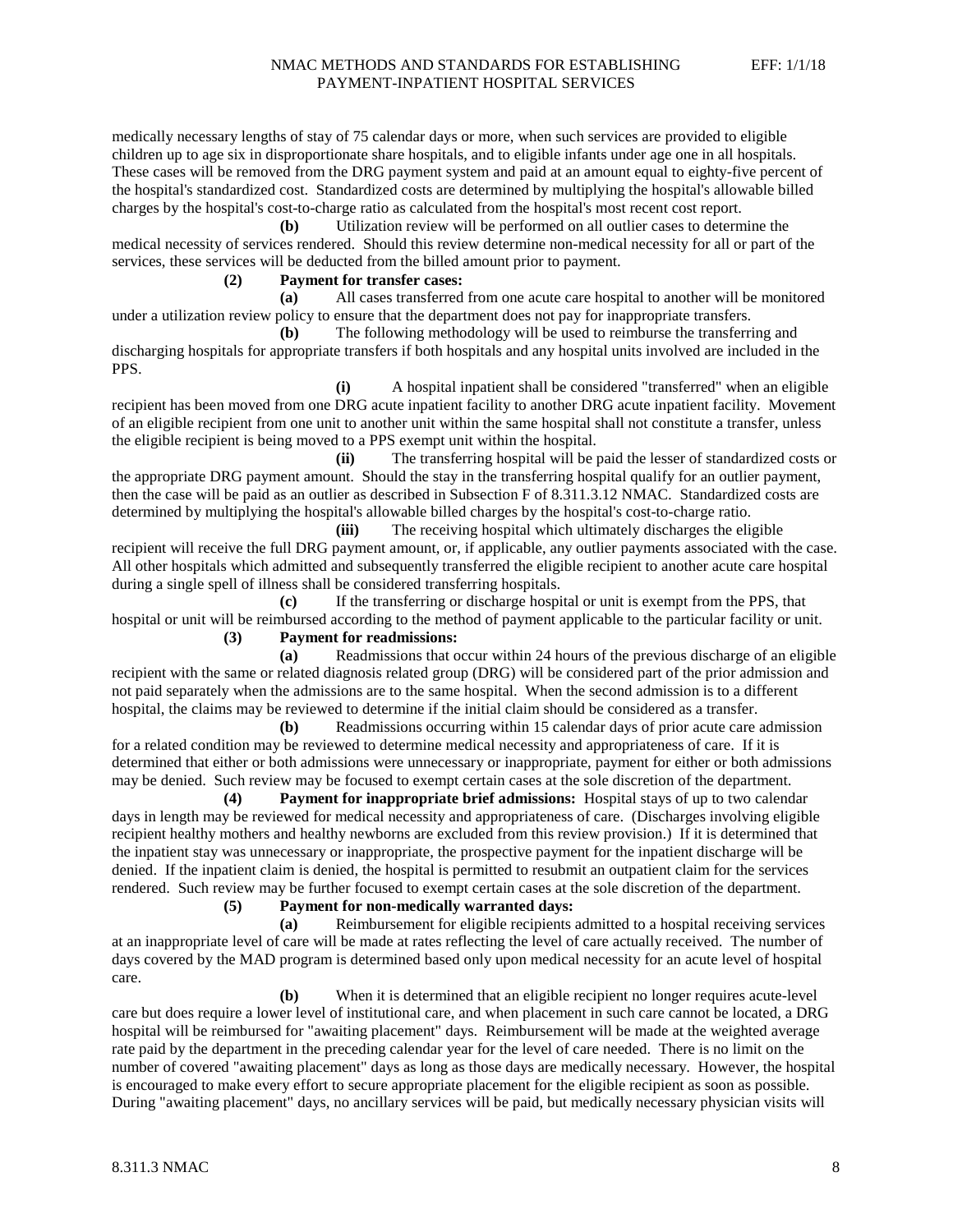be reimbursed.

**(6) Indirect medical education (IME) adjustment:** Effective August 1, 1992, each acute care hospital that qualifies as a teaching hospital will receive an IME payment adjustment, which covers the increased operating or patient care costs that are associated with approved intern and resident programs. The IME payment adjustment is subject to available state and federal funding, as determined by the department and shall not exceed any amounts specified in the *medicaid state plan*. **(a)** In order to qualify as a teaching hospital and be deemed eligible for an IME

adjustment, the hospital must:

- **(i)** be licensed by the state of New Mexico; and
- **(ii)** be reimbursed on a DRG basis under the plan; and
- **(iii)** have 125 or more full-time equivalent (FTE) residents enrolled in

approved teaching programs.

**(b)** Determination of a hospital's eligibility for an IME adjustment will be done annually by the department, as of the first day of the provider's fiscal year. If a hospital meets the qualification for an IME adjustment after the start of its fiscal year, it will be deemed eligible for the IME adjustment beginning on the first day of the quarter after the date the qualification were met.

**(c)** The IME payment amount is determined by multiplying DRG operating payments, which are DRG payments and outlier payments, by the IME adjustment factor computed by the following formula:

# $1.89*(1+R)^{.405}-1)$

where R equals the number of approved full-time equivalent (FTE) residents divided by the number of available beds (excluding nursery and neonatal bassinets). FTE residents are counted in accordance with 42 CFR 412.105(f), except that the limits on the total number of FTE residents in 42 CFR 412.10(f)(1)(iv) shall not apply, and at no time shall exceed 450 FTE residents. For purposes of this paragraph, DRG operating payments include the estimated average per discharge amount that would otherwise have been paid for MAD managed care enrollees if those persons had not been enrolled in managed care.

**(d)** Quarterly IME payments will be made to qualifying hospitals at the end of each quarter. Prior to the end of each quarter, the provider will submit to the department's audit agent the information necessary to make the calculation, i.e. number of beds, number of estimated residents for the quarter, and the MAD DRG amount. After review and adjustment, if necessary, the audit agent will notify the department of the amount due to/from the provider for the application quarter. Final settlement of the IME adjustment amount will be made through the cost report; that is, the number of beds, residents, and DRG amounts used in the quarterly calculation will be adjusted to the actual numbers shown on the provider's cost report for those quarters.

**(7) Payment for direct graduate medical education (GME):** Subject to federal government approval of a corresponding amendment to the *medicaid state plan*, effective for services provided on or after July 1, 1998, payment to hospitals for GME expense is made on a prospective basis as described in this section. Payments will be made quarterly to qualifying hospitals, at a rate determined by the number of resident full-timeequivalents (FTEs) in the various categories defined below, who worked at the hospital during the preceding year, and subject to an upper limit on total payments. The GME payment is subject to available state and federal funding, as determined by the department, and shall not exceed any amounts specified in the *medicaid state plan*.

**(a)** To be counted for MAD reimbursement, a resident must be participating in an approved medical residency program, as defined by medicare in 42 CFR 413.75. With regard to categorizing residents, as described in Subparagraph (b) of Paragraph (9) below, the manner of counting and weighting resident FTEs will be the same as is used by medicare in 42 CFR 413.79 except that the number of FTE residents shall not be subject to the FTE resident cap described in 42 CFR 413.79(b)(2). Resident FTEs whose costs will be reimbursed by the department as a medical expense to a federally qualified health center are not eligible for reimbursement under this section. To qualify for MAD GME payments, a hospital must be licensed by the state of New Mexico, be currently enrolled as a MAD provider, and must have achieved a MAD inpatient utilization rate of five percent or greater during its most recently concluded hospital fiscal year. For the purposes of this section, the MAD inpatient utilization rate will be calculated as the ratio of New Mexico MAD eligible days, including inpatient days paid under MAD managed care arrangements, to total inpatient hospital days.

**(b)** Approved resident FTEs are categorized as follows for MAD GME payment: **(i) Primary care/obstetrics resident:** Primary care is defined per 42

CFR 413.75(b).

**(ii) Rural health resident:** A resident is defined as participating in a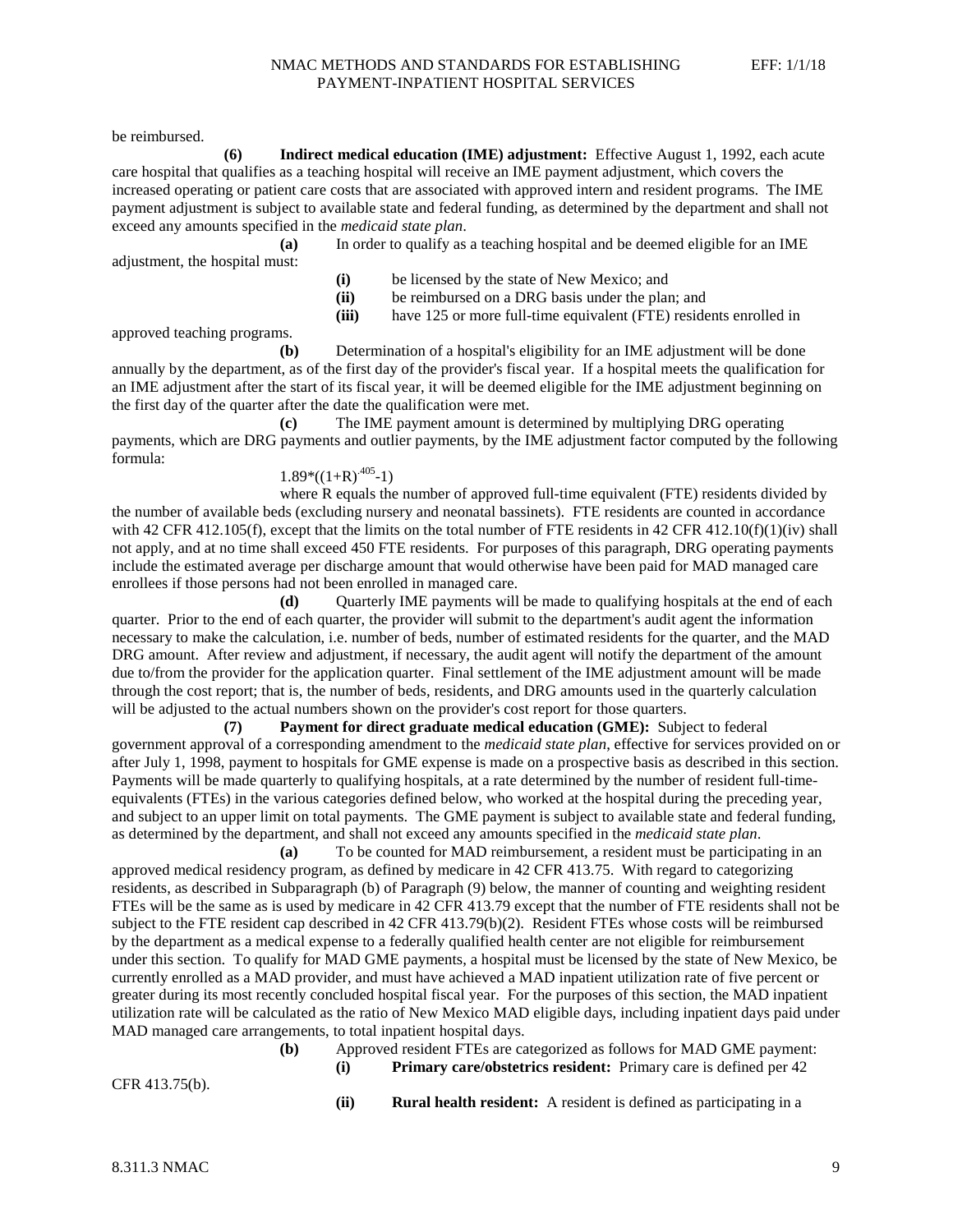designated rural health residency program. Residents enrolled in a designated rural health residency program will be counted as a rural health resident FTE for the entire duration of their residency, including those portions of their residency which may be served in a non-rural hospital or clinic. Should any resident meet the criteria for both rural health and primary care in this section, this resident will be counted as a rural health resident.

**(iii) Other approved resident:** Any resident not meeting the criteria in

Items (i) or (ii), above.

### **(c) MAD GME payment amount per resident FTE:**

**(i)** The annual MAD payment amount per resident FTE with state fiscal

year 2017 is as follows:

| Primary care/obstetrics resident: | \$41,000 |  |
|-----------------------------------|----------|--|
| Rural health resident:            | \$52,000 |  |
| Other resident:                   | \$50,000 |  |
|                                   |          |  |

**(ii)** The per resident amounts specified in Item (i) of Subparagraph (c) of Paragraph (9) of Subsection F of 8.311.3.11 NMAC will be inflated for state fiscal years beginning on or after July 1, 2017 using the annual inflation update factor described in Item (ii) of Subparagraph (d) of Paragraph (7) of Subsection F of 8.311.3.11 NMAC.

#### **(d) Annual inflation update factor:**

**(i)** Effective for state fiscal years 2000 and beyond, the department has updated the per resident GME amounts and the upper limit on GME payments for inflation, using the market basket forecast published in the CMS Dallas regional medical services letter issued for the quarter ending in March 1999 to determine the GME rates for state fiscal year 2000 (July 1, 1999 - June 30, 2000).

**(ii)** The department will use the market basket forecast shown for PPS hospitals that is applicable to the period during which the rates will be in effect. MAD will determine the percentage of funds available for GME payments to eligible hospitals.

**(e) Annual upper limits on GME payments:**

**(i)** Total annual MAD GME payments will be limited to \$18,500,000 for state fiscal year 2017. This amount will be updated for inflation, beginning with state fiscal year 2018, in accordance with Subparagraph (d) of Paragraph (7) of Subsection F of 8.311.3.11 NMAC.

**(ii)** Total annual GME payments for residents in Category B.3, "Other," will be limited to the following percentages of the \$18,500,000 total annual limit (as updated for inflation in accordance with Subparagraph (d) of Paragraph (7) of Subsection F of 8.311.3.11 NMAC):

| state fiscal year 1999                | 58.3 percent |
|---------------------------------------|--------------|
| state fiscal year 2000                | 56.8 percent |
| state fiscal year 2001                | 53.3 percent |
| state fiscal year 2002                | 50.7 percent |
| state fiscal year 2003                | 48.0 percent |
| state fiscal year 2004                | 45.5 percent |
| state fiscal year 2005                | 43.0 percent |
| state fiscal year 2006                | 40.4 percent |
| state fiscal year 2017 and thereafter | no limit     |
| <b>n</b> <i>i</i> 1 <i>i</i> 1 1 1 1  |              |

### **(f) Reporting and payment schedule:**

**(i)** Hospitals will count the number of residents working according to the

specification in this part during each fiscal year (July 1 through June 30) and will report this information to the department by December 31. Counts will represent the weighted average number of residents who worked in the hospitals during the specified 12-month period. Hospitals may also add to this count any FTEs associated with newly approved residency programs that will be implemented on or before the start of the prospective GME payment year, to the extent that these FTEs are not already reflected in the weighted average counts of the preceding year. To illustrate, resident FTE amounts would be counted from 07/01/96 - 06/30/97 for the payment year 07/01/98 - 06/30/99. The department may require hospitals to provide documentation necessary to support the summary counts provided.

**(ii)** The department will establish the amount payable to each hospital for the prospective payment period that will begin each July 1. Should total payments as initially calculated exceed either of the limitations in Subsection D of 8.311.3.11 NMAC, the amount payable to each will be proportionately reduced.

**(iii)** The annual amount payable to each hospital is divided into four equal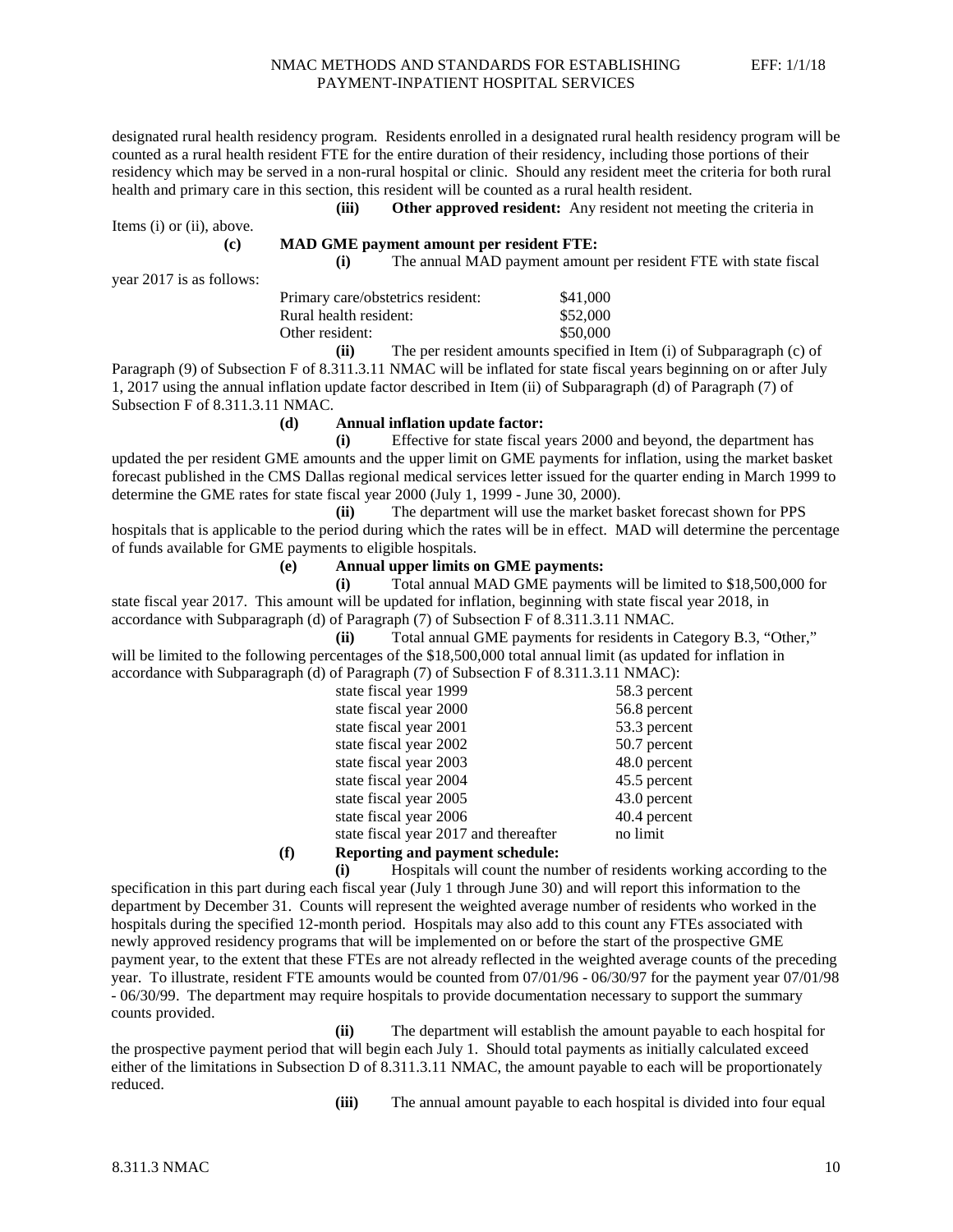payments. These payments will be made by the department on or about the start of each prospective payment quarter.

**(iv)** Should a facility not report timely with the accurate resident

information as required in Item (i) of Subparagraph (f) of Paragraph (7) of Subsection F of 8.311.3.11 NMAC above, it will still be entitled to receive payment for any quarter yet remaining in the prospective payment year, after acceptable information has been submitted. However, payments to untimely reporting facilities will be limited to the amount of funds that remain available under the upper limits described in Subsection D of 8.311.3.11 NMAC, after prospective payment amounts to timely filing facilities have been established. [8.311.3.12 NMAC - Rp, 8.311.3.12 NMAC, 6/1/2016; A, 1/1/2018]

**8.311.3.13 DISPROPORTIONATE SHARE HOSPITALS:** To take into account the situation of hospitals serving a disproportionate number of low-income patients with special needs, a payment will be made to qualifying hospitals.

### **A. Criteria for deeming hospitals eligible for a disproportionate share payment:**

**(1)** Determination of each hospital's eligibility for a disproportionate share payment for the MAD inpatient utilization rate as listed below, will be done annually by the department's audit agent, based on the hospital's most recently filed cost report. Hospitals which believe they qualify under the low income utilization rate must submit documentation justifying their qualification. This documentation should be submitted to the department by March 31 of each year.

**(2)** In the case of a DRG hospital with a PPS exempt specialty unit, data from the entire facility will be considered to determine DSH status.

**(3)** The following criteria must be met before a hospital is deemed to be eligible:

**(a)** Minimum criteria: The hospital must have:

**(i)** a MAD inpatient utilization rate greater than the mean MAD inpatient utilization rate for hospitals receiving MAD payments in the state; or

**(ii)** a low-income utilization rate exceeding twenty-five percent; (refer to Subparagraph (b) of Paragraph (3) of Subsection A of 8.311.3.13 NMAC for definitions of these criteria).

**(iii)** The hospital must have at least two obstetricians with staff privileges at the hospital who have agreed to provide obstetric services to eligible recipients entitled to such services under MAD; in the case of a hospital located in a rural area (defined as an area outside of a metropolitan statistical area (MSA), as defined by the United States executive office of management and budget), the term "obstetrician" includes any physician with staff privileges at the hospital to perform non-emergency obstetric procedures.

**(iv)** Item (iii) of Subparagraph (a) of Paragraph (3) of Subsection A of 8.311.3.13 NMAC does not apply to a hospital which meets the following criteria: the inpatients are predominantly individuals under 18 years of age; or the hospital did not offer non-emergency obstetric services as of December 22, 1987;

**(v)** the hospital must have, at a minimum, a MAD inpatient utilization rate

(MUR) of one percent.

### **(b) Definitions of criteria:**

**(i)** MAD inpatient utilization: For a hospital, the total number of its MAD inpatient days in a cost reporting period, divided by the total number of the hospital's inpatient days in the same period. These include both MAD managed care and non-managed care MAD inpatient days.

**(ii)** Low-income utilization rate: For a hospital, the sum (expressed as a percentage) of the following fractions: the sum of total MAD inpatient and outpatient net revenues (this includes MAD managed care and non-managed care revenues) paid to the hospital, plus the amount of the cash subsidies received directly from state and local governments in a cost reporting period, divided by the total amount of net revenues of the hospital for inpatient and outpatient services (including the amount of such cash subsidies) in the same cost reporting period; and the total amount of the hospital's charges for inpatient hospital services attributable to charity care (care provided to individuals who have no source of payment, third-party or personal resources) in a cost reporting period, less the amount of the cash subsidies received directly from the state and local governments in that period reasonably attributable to inpatient hospital services, divided by the total amount of the hospital's charges for inpatient services in the hospital in the same period. If this number is zero or less than zero, then it is assumed to be zero. The total inpatient charges attributed to charity care shall not include contractual allowances and discounts (other than for indigent patients not eligible for medical assistance under an approved MAD state plan), that is, reductions in charges given to other third-party payers, such as HMOs, medicare, or Blue Cross.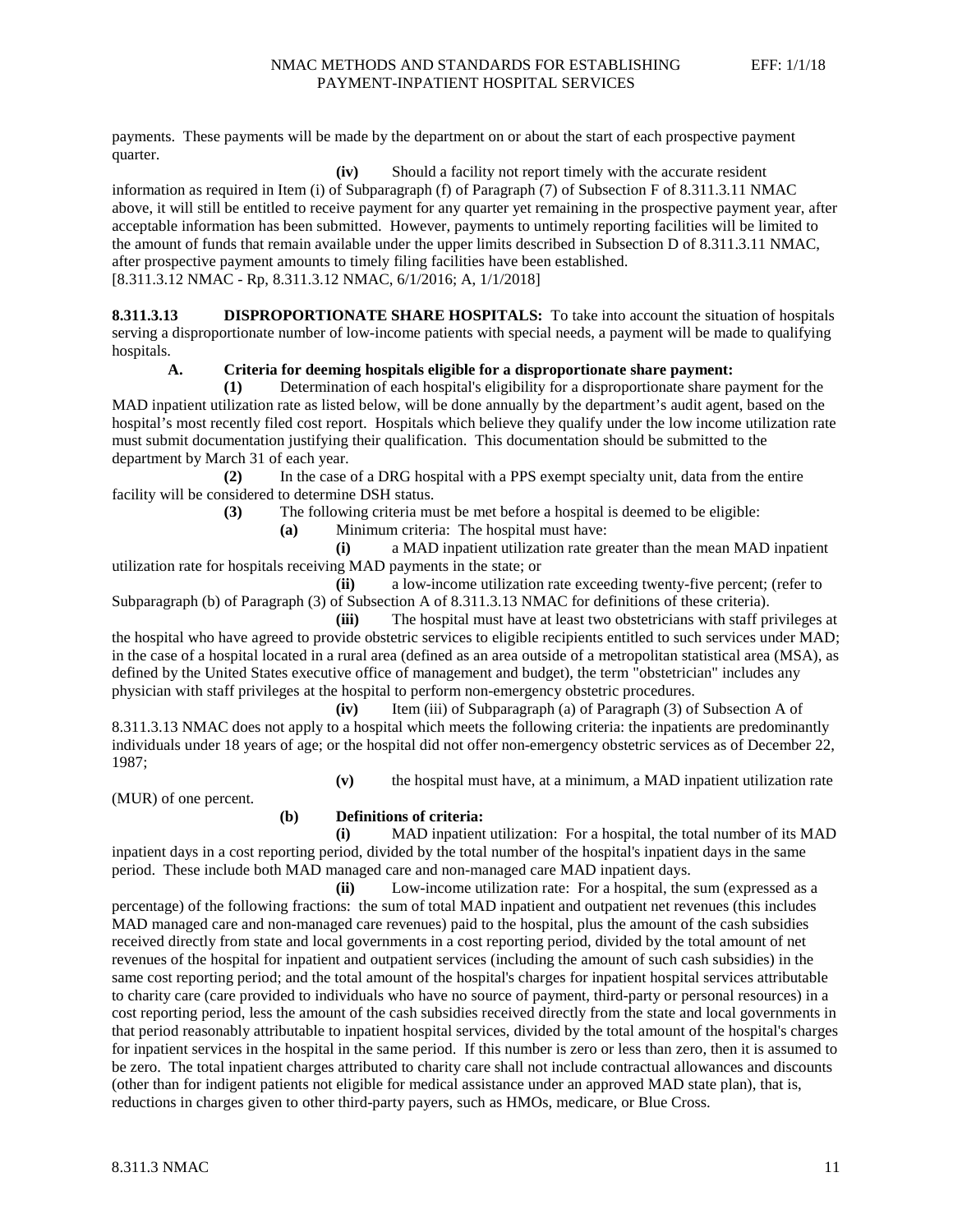**(iii)** The medicaid utilization rate (MUR) is computed as follows: MUR  $% = 100 x M/T$ 

$$
M = \text{hospital's number of inpatient days attribute}
$$

eligible recipients under the MAD state plan; these include MAD managed care and non-managed care days

 $T =$  hospital's total inpatient days.

**(iv)** Newborn days, days in specialized wards, and administratively necessary days are included in this calculation. Additionally, days attributable to individuals eligible for medicaid in another state are included. MAD inpatient days includes both MAD managed care and non-managed care patient days.

**(v)** The numerator (M) does not include days attributable to recipients 21 or older in institutions for mental disease (IMD) as these patients are not eligible for MAD coverage in IMDs under the New Mexico state plan and cannot be considered a MAD day.

**B. Inpatient disproportionate share pools:** Section 1923 of the Social Security Act allows qualifying hospitals to receive a disproportionate share payment, in addition to their allowable regular claims payments and any other payments to which they are entitled. This determination is performed annually as described in Subsection A of 8.311.3.13 NMAC. Qualifying hospitals will be classified into one of three disproportionate share hospital pools: Teaching PPS hospitals, non-teaching PPS hospitals, and PPS-exempt (TEFRA) hospitals. Hospitals may also qualify for a payment from a fourth pool: reserve pool, as explained in this Subsection C of 8.311.3.13 NMAC below.

**(1)** To qualify as a teaching hospital and be eligible for the teaching hospital DSH payment, the hospital must:

- **(a)** be licensed by the state of New Mexico; and
- **(b)** reimbursed, or be eligible to be reimbursed, under the DRG basis under the

plan; and

**(c)** have 125 or more full-time equivalent (FTE) residents enrolled in approved

teaching programs.

**(2)** A non-teaching PPS (DRG) hospital qualifies if it is an in-state acute care hospital reimbursed by or eligible to be reimbursed by prospective payment methodology.

**(3)** A PPS-exempt hospital (TEFRA) such as rehabilitation hospitals, children's hospitals, or free-standing psychiatric hospitals, qualify if it is reimbursed by or eligible to be reimbursed by TEFRA methodology as described in 8.311.3.11 NMAC.

**(4)** The reserve pool is to compensate DSH qualifying hospitals which have had a disproportionate shift in the delivery of services between low-income and MAD-covered inpatient days in any given quarter. A hospital will qualify for payment from the reserve pool if its charity ratio, as described in Item (ii) of Subparagraph (b) of Paragraph (3) of Subsection A of 8.311.3.13 NMAC, exceeds twenty percent. A qualifying hospital may receive a payment from the reserve pool in addition to its payment from one of the three other pools.

**C. Disproportionate share hospital payments:**

department.

**(1)** DSH payments are subject to available state and federal funding, as determined by the

**(2)** If DSH funds are available, they shall be allocated to each pool and paid to qualifying hospitals based on the number of MAD discharges. These include both MAD managed care and non-managed care discharges. A discharge occurs when a patient dies in the hospital, is formally released from the hospital, or is transferred to another hospital or nursing home.

**(3)** Payments are made quarterly, with the annual amount for the pool divided into four parts, and each part distributed after the end of each quarter based on MAD discharges during that quarter. The quarterly payment to each hospital qualifying for DSH pools one, two, or three will be computed by dividing the number of MAD discharges for that hospital by the total number of MAD discharges from all hospitals qualifying for that DSH pool and then multiplying this pro-rata share by the quarterly allocation for the respective pool. This amount cannot exceed the OBRA 93 DSH limit, which is described in Subsections E and F of 8.311.3.13 NMAC.

**(4)** MAD will review the allocation of DSH funds prior to the start of each state fiscal year and may re-allocate funds between pools at that time in consideration of shifts in the hospital utilization of MAD and low-income/indigent care patients.

**(5)** The percentages allocated to each pool for state fiscal year 1998 are as listed below. The total allocations shall be adjusted in subsequent state fiscal years based on the medicare prospective payment update factor (MPPUF) or the DSH budget as defined by the department. The base year DSH budget for state fiscal year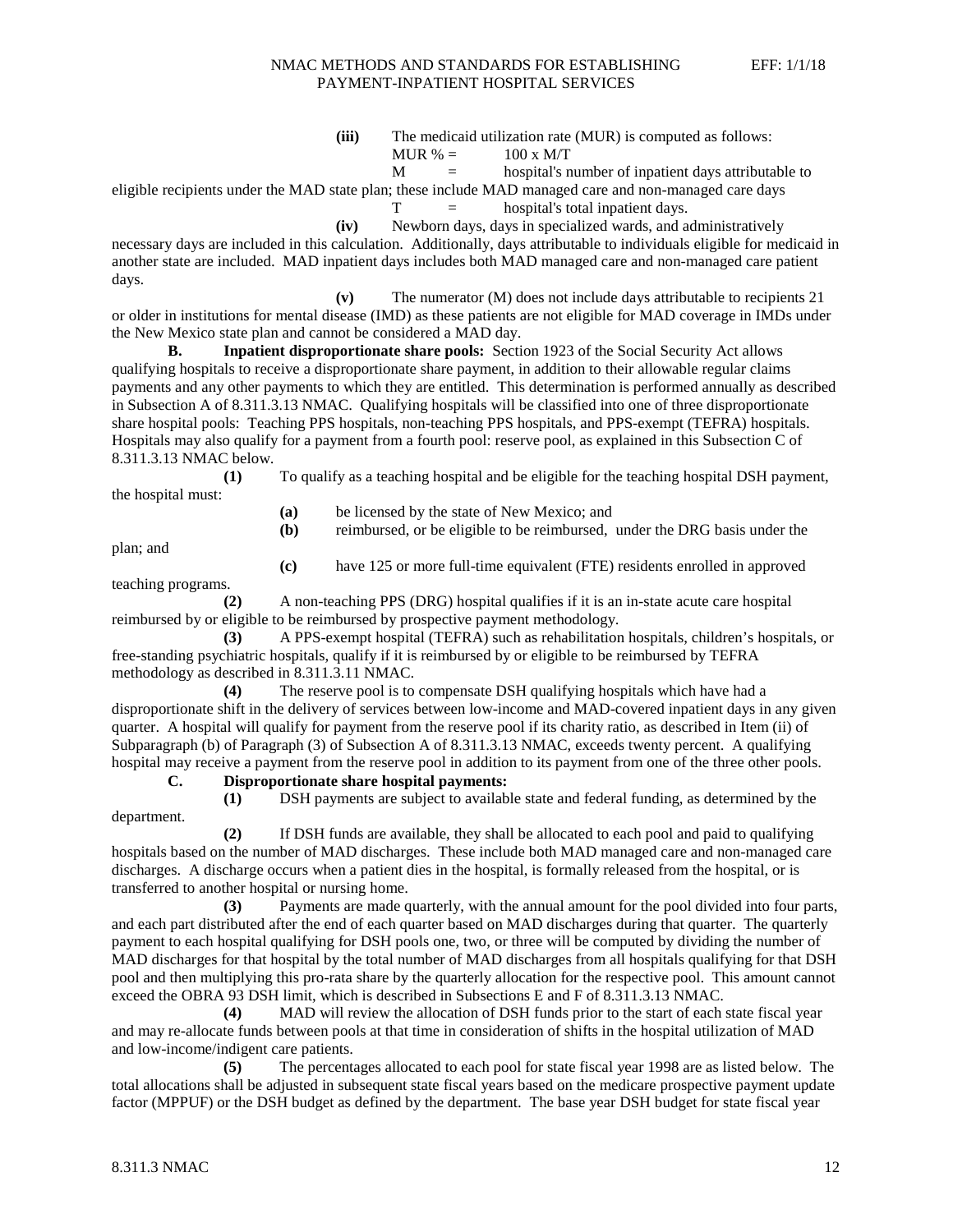1998 is \$22,000,000.00.

**(a)** The teaching PPS hospital DSH pool is fifty-six percent of the overall DSH

budget, as defined by HSD.

**(b)** The non-teaching PPS (DRG) hospital DSH pool is twenty two and a half percent of the overall DSH budget, as defined by HSD.

**(c)** The PPS-exempt hospital (TEFRA) DSH pool is one and a half percent of the overall DSH budget, as defined by HSD.

**(d)** The reserve DSH pool is twenty percent of the overall DSH budget, as defined by HSD. Quarterly payments may be made directly from the reserve pool to hospitals qualifying for any of the other three DSH pools at the rate of N dollars per MAD discharge, where N is equal to the fraction described in Item (ii) of Subparagraph (b) of Paragraph (3) of Subsection A of 8.311.3.13 NMAC minus twenty percent, multiplied by \$1,750.

**D. Request for DSH payment procedures:** Hospitals must submit to the department the number of MAD discharges (both managed care and fee for service discharges), which they have incurred 30 calendar days after the end of each quarter. The department will review the hospital's documentation supporting their discharge information. Any requests received later than 60 calendar days from the end of the quarter will be denied as untimely.

### **E. DSH limits:**

**(1)** Pursuant to section 1923 (g) of the Social Security Act, a limit is placed on the payment adjustment for any hospital. A hospital's payment adjustment determined in Subsections B through D of 8.311.3.13 NMAC shall not exceed that hospital's hospital-specific DSH limit, as determined under Subsection E of 8.311.3.13 NMAC. This limit is calculated as follows:

DSH limit

\n
$$
= M + U
$$
\nNot of services to eligible recipients, less the amount paid by the non DSH payment provisions of this plan.

the MAD program under the non-DSH payment provisions of this plan

 $U =$  Cost of services to uninsured patients, less any cash payments made by them.

**(2)** The cost of services will include both inpatient and outpatient costs for purposes of calculating the limit. The "costs of services" are defined as those costs determined allowable under this plan. "Uninsured patients" are defined as those patients who do not possess health insurance or do not have a source of third-party payment for services provided, including individuals who do not possess health insurance which would apply to the service for which the individual sought treatment. Payments made to a hospital for services provided to indigent patients made by the state or a unit of local government within the state shall not be considered to be a source of third-party payment.

**F. Limitations in New Mexico DSH allotment:** If the DSH payment amounts as described in Subsections C through E of 8.311.3.13 NMAC above, exceed in any given year, the federal determined DSH allotment for New Mexico, the DSH allocations by pool will be reduced proportionately to a level in compliance with the New Mexico DSH allotment.

[8.311.3.13 NMAC - Rp, 8.311.3.13 NMAC, 6/1/2016]

### **8.311.3.14 DETERMINATION OF ACTUAL, ALLOWABLE, AND REASONABLE COSTS: A. Adequate cost data:**

**(1)** All hospitals must provide adequate cost data based on financial and statistical records which can be verified by qualified auditors. The hospital will submit a cost report each year. The cost data must be based on an approved method of cost finding and on the accrual basis of accounting. However, where governmental institutions operate on a cash basis of accounting, cost data on this basis will be acceptable, subject to appropriate treatment of capital expenditures.

**(2)** The cost finding method to be used by hospitals will be the step-down method. This method recognizes that services rendered by certain non-revenue-producing departments or centers are utilized by certain other non-revenue-producing centers. All costs of non-revenue-producing centers are allocated to all centers which they serve, regardless of whether or not these centers produce revenue. The cost of the non-revenueproducing center serving the greatest number of other centers while receiving benefits from the least number of centers is apportioned first. Following the apportionment of the cost of the non-revenue-producing center, that center will be considered "closed" and no further costs will be apportioned to it. This applies even though it may have received some service from a center whose cost is apportioned later. Generally when two centers render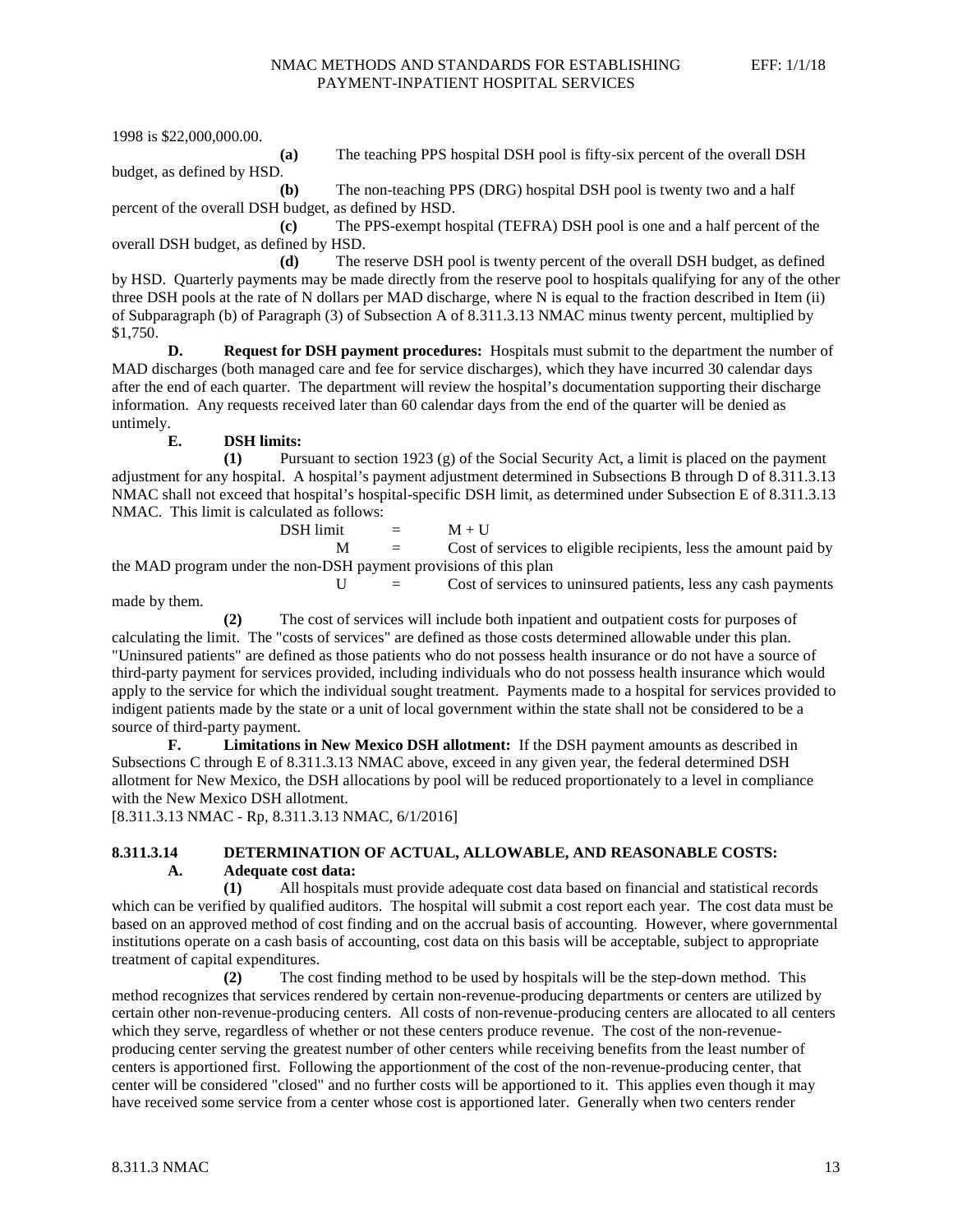services to an equal number, that center which has the greatest amount of expense will be allocated first.

**B. Reporting year:** For the purpose of determining payment rates, the reporting year is the hospital's fiscal year.<br> $C$ .

**Cost reporting:** At the end of each of its fiscal years, the hospital will provide to the department or its audit agent an itemized list of allowable costs (financial and statistical report) on the New Mexico MAD cost reporting form. The cost report must be submitted within 90 calendar days after the close of the hospital's fiscal year. Failure to file a report within the 90 calendar day limit, unless an extension is granted, will result in suspension of MAD payments, until such time as the report is received.

### **D. Retention of records:**

**(1)** Each hospital will maintain financial and statistical records of the period covered by such cost report for a period of not less than four years following the date of submittal of the New Mexico MAD cost report to the department. These records must be accurate and in sufficient detail to substantiate the cost data reported. The provider will make such records available upon demand to representatives of the department, the state of New Mexico audit agent, or the United States department of health and human services.

**(2)** The department or its audit agent will retain all cost reports submitted by providers for a period of not less than three years following the date of final settlement of such reports.

### **E. Audits:**

**(1) Desk audit:** Each cost report submitted will be subjected to a comprehensive desk audit by the state's audit agent. This desk audit is for the purpose of analyzing the cost report. After each desk audit is performed, the audit agent will submit a complete report of the desk review to the department.

**(2) Field audit:** Field audits will be performed on all facilities and per the auditing schedule established by medicare. The purpose of the field audit of the facility's financial and statistical records is to verify that the data submitted on the cost report is accurate, complete, and reasonable. The field audits are conducted in accordance with generally accepted auditing standards. Field audits are of sufficient scope to determine that only proper items of cost applicable to the service furnished were included in the provider's calculation of its cost and to determine whether the expense attributable to such proper items of cost was accurately determined and reasonable. After each field audit is performed, the audit agent will submit a complete report of the audit to the department. This report will meet generally accepted auditing standards and shall declare the auditor's opinion as to whether, in all material respects, the costs reported by the provider are allowable, accurate, and reasonable. These audit reports will be retained by the department for a period of not less than three years from the date of final settlement of such reports. Audits will be performed in accordance with applicable federal regulations.

**F. Overpayments:** All overpayments found in audits will be accounted for on the CMS-64 report in accordance with 42 CFR 433.300 through 42 CFR 433.322.

**G. Allowable and non-allowable costs:** Allowable costs, non-allowable costs, and reasonableness of costs will be determined as on the basis of the medicare health insurance manual (HIM-15). [8.311.3.14 NMAC - Rp, 8.311.3.14 NMAC, 6/1/2016]

### **8.311.3.15 PUBLIC DISCLOSURE OF COST REPORTS:**

**A.** As required by law, cost reports submitted by participating providers as a basis for reimbursement are available to the public upon receipt of a written request to the medical assistance program audit agent. Disclosure information is limited to cost report documents required by social security administration regulations and, in the case of a settled cost report, the notice of program settlement.

**B.** The request must identify the provider and the specific report(s) requested.

**C.** The provider whose report has been requested will be notified by the MAD audit agent that its cost report has been requested, by whom the request was made, and that the provider shall have 10 calendar days in which to comment to the requestor before the cost report is released.

**D.** The cost for copying will be charged to the requestor. [8.311.3.15 NMAC - Rp, 8.311.3.15 NMAC, 6/1/2016]

**8.311.3.16 SEVERABILITY:** If any provision of this regulation is held to be invalid, the remainder of the regulations shall not be affected thereby. [8.311.3.16 NMAC - Rp, 8.311.3.16 NMAC, 6/1/2016]

**HISTORY OF 8.311.3 NMAC:** The material in this part was derived from that previously filed with the Commission of Public Records - State Records Center and Archives: